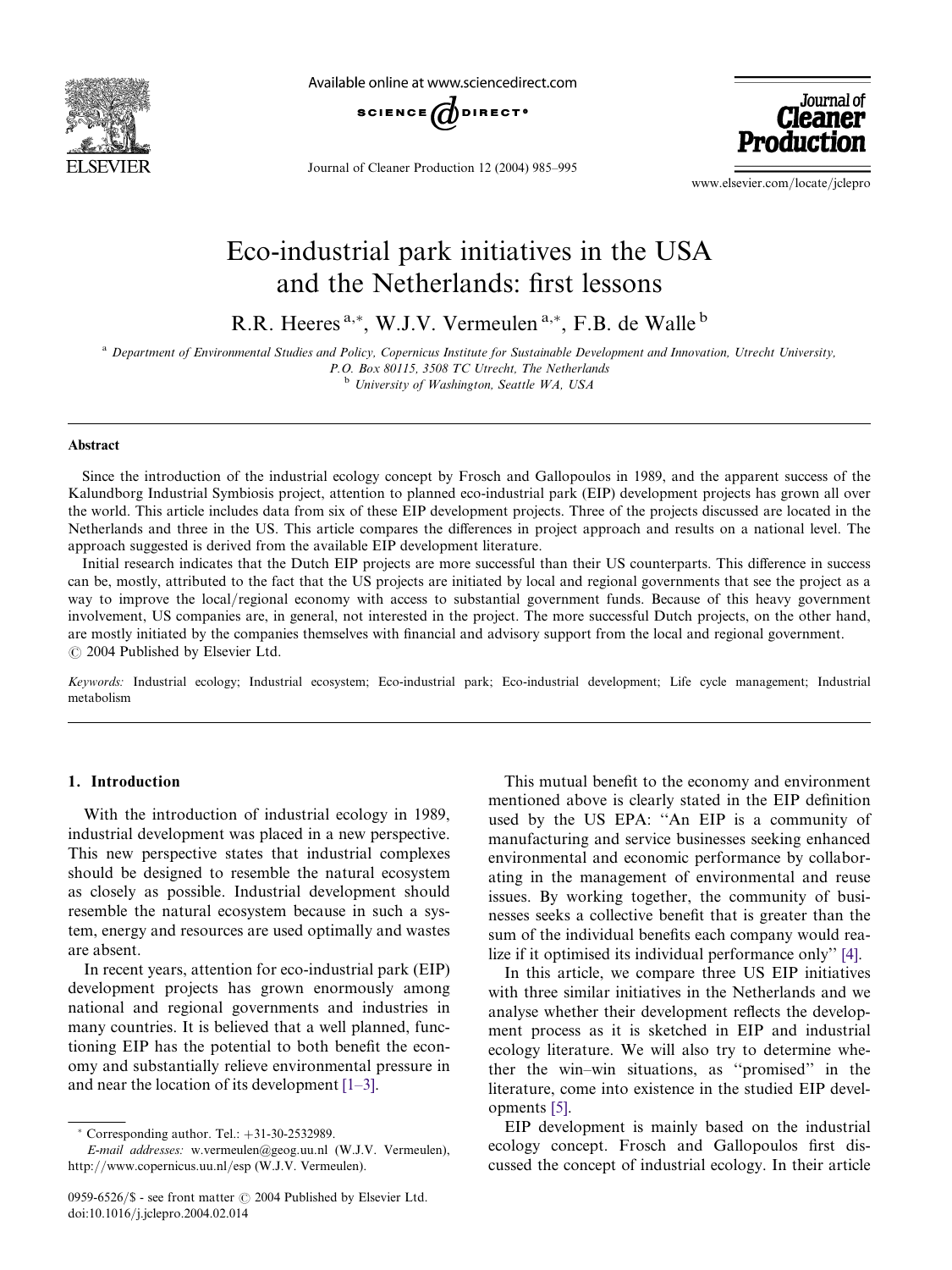''Strategies for Manufacturing'' [\[6\],](#page-10-0) they defined an industrial ecosystem as a system in which: ''the consumption of energy and materials is optimised, waste generation is minimized and the effluents of one process ... serve as the raw material for another process'' [\[6\].](#page-10-0)

At about the same time the concept of industrial ecology was ''invented'' other concepts were introduced, like life cycle management (LCM), also known in the Dutch literature as integrated chain management. These concepts are comparable to the industrial ecology concept since they also strive to structurally relieve the environmental pressure by promoting the closing of material cycles and by taking the environmental responsibility beyond the boundaries of individual companies. In other words, these concepts support the presupposition that environmental measures taken in co-operation with multiple companies have greater environmental benefits than measures taken in an individual company.

The definition of integrated chain management used in our research is the definition made by the Task Force of Integrated Chain Management of the Dutch Environment Ministry. ''Integrated Chain Management is the management of material flows, in chains caused by social activities, with respect to the environmental space boundaries'' [\[7\].](#page-10-0)

The management of the material flows mentioned in the definition should comply with the following three objectives:

- 1. Reduce the use of non-renewable resources (fossil fuels) and stimulate the use of sustainable energy as much as possible.
- 2. Keep the balance in the process of use and production of renewable resources. This means making sure that one does not use more of a particular resource in a year than the amount of the resource produced that same year.
- 3. Keep renewable and non-renewable resources as long as possible in the material cycles, unless this is not environmentally desirable [\[7\]](#page-10-0).

The above objectives for the management of material flows or cycles should be kept in mind when one is planning an EIP, because the industrial ecology concept also includes the concept of material flows and cycles.

The main difference between the integrated chain management and industrial ecology concepts can be found in their spatial orientation. The integrated chain management concept is defined by the chain, surrounded by a network of relationships of companies located downstream or upstream of the same chain. Companies belonging to such a chain often are not located in the same region or country.

Integrated chain management has been applied in the Netherlands, for example in organizing take back systems on the national scale, for many product groups [\[8\]](#page-10-0) and in promoting redesign of products, for example by rethinking the materials applied [\[9,10\]](#page-10-0), thus expanding pollution prevention activities of businesses beyond the borders of their own site.

Industrial ecosystems (such as they are promoted by the industrial ecology concept) on the other hand have a more regional character. In the concept of an industrial ecosystem, the regional network of companies is the decisive element opposite to the chain in the integrated chain management concept. The closer companies are located together in the network the more cost- and environmentally efficient the exchange relations are.

Because of this difference in orientation the ''natural'' connection between companies is stronger in the Integrated Chain Management concept. In an industrial ecosystem the companies are not connected to each other through the life cycle of resources through a (product) chain. Companies in the industrial ecosystem or EIP generally need to be linked to each other through specifically engineered exchanges that allow significant savings in the use of resources [\[11\]](#page-10-0).

Although the EIP concept seems to be ''invented'' only recently, the implementation of the concept already existed for some time in Kalundborg, Denmark. Table 1 gives an overview of the established exchanges in the Kalundborg EIP.

The Kalundborg EIP, however, was not designed as an EIP but gradually evolved over a number of decades when the participants discovered that the establishment of energy and waste exchanges resulted in economic benefits for all parties involved (see Refs. [\[13–15\]](#page-10-0) for a detailed history). The total economic benefit of the exchanges pictured in Table 1 is estimated to be between US\$ 12 and 15 million per year. The environmental benefits achieved through the exchanges were not instrumental to their establishment but were merely seen as an accidental bonus.

|--|--|

| Material and energy flows between companies in Kalundborg |  |
|-----------------------------------------------------------|--|
|-----------------------------------------------------------|--|

| To                          | From                            |                        |         |  |  |
|-----------------------------|---------------------------------|------------------------|---------|--|--|
|                             | Statoil                         | <b>Novo</b><br>Nordisk | Asnaes  |  |  |
| Statoil                     |                                 |                        | Steam   |  |  |
| Kemira                      | Sulphur                         |                        |         |  |  |
| Novo Nordisk                |                                 |                        | Steam   |  |  |
| Gyro                        | Gas                             |                        | Gypsum  |  |  |
| <b>Sanest</b>               | Gas, cooling and<br>waste water |                        |         |  |  |
| Farms                       |                                 | Sludge                 |         |  |  |
| Fish Farm                   |                                 |                        | Heat    |  |  |
| District heating            |                                 |                        | Heat    |  |  |
| Cement and road<br>industry |                                 |                        | Fly ash |  |  |

Source: de Walle [\[12\]](#page-10-0).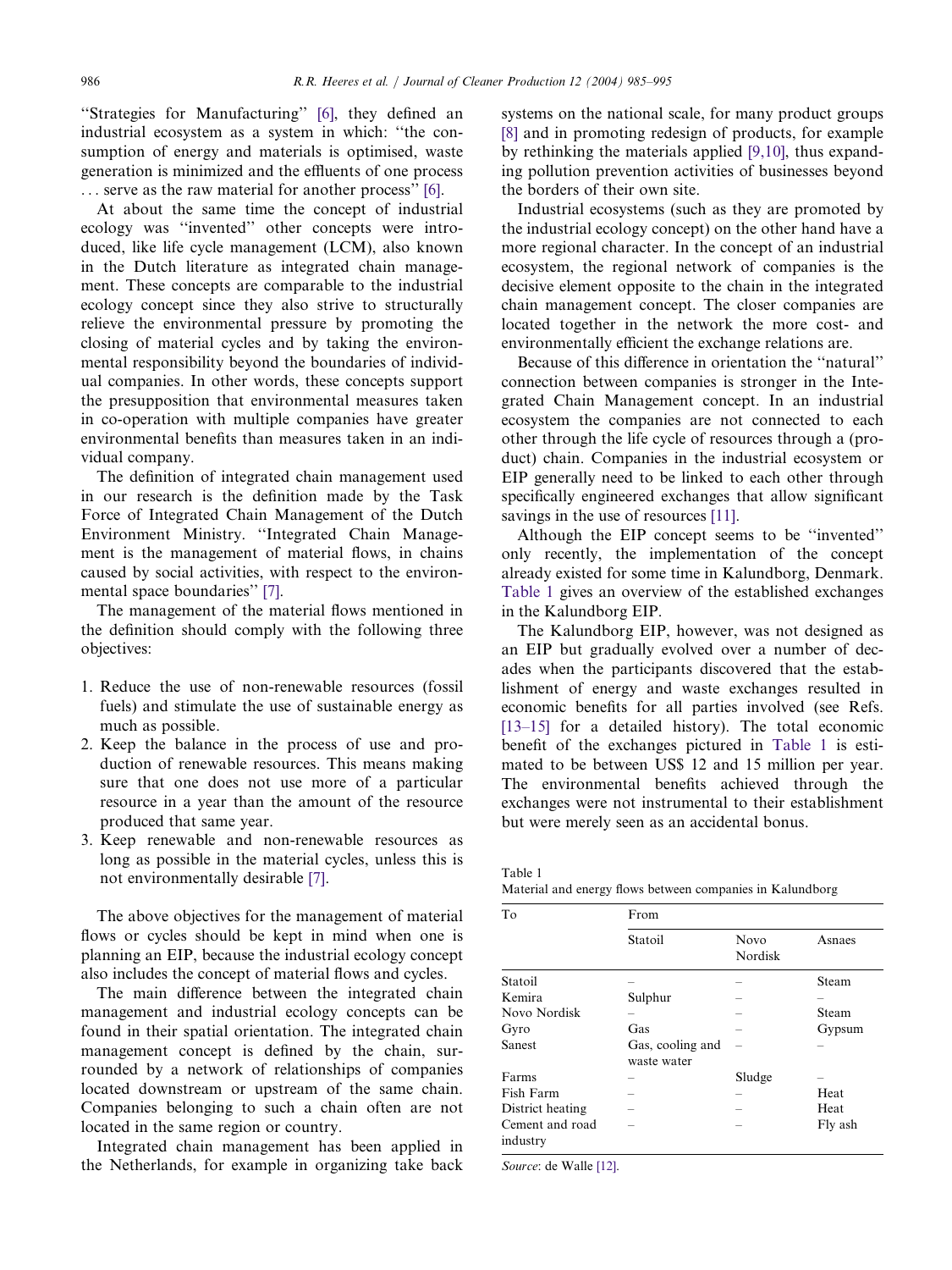This type of exchange of material flows between firms is not entirely new. Especially in the chemical industry, economic complexes have existed for a long time. The difference with these is that these industrial complexes exist within relatively homogeneous classes of industries linked through their flows of products and by-products, whereas in examples of EIPs like Kalundborg, new unexpected connections between heterogeneous classes of industries or even outside industrial production can occur, just because they are located close to each other.

The concepts of integrated chain management and EIPs have in common their focus on inter-firm cooperation, allowing additional challenges but also additional risks compared with intra-firm forms of improvement of the firm's environmental performance, like pollution prevention. Oldenburg and Geiser discussed similarities and differences of the pollution prevention and industrial ecology approaches. Similarities are mainly being found on the level of goals, techniques and assessment methods and challenges of economic benefits, some important differences as a consequence of inter-firm co-operation under industrial ecology are that expected economic gains may have to be shared; co-operation may add additional expenses and may generate new risks [\[16\].](#page-10-0)

From the above, the rising interest in industrial ecology and EIP development seems to be justified as the concept promises to be a huge step forward in the establishment of a sustainable society. But how does one facilitate the development of a planned EIP over a relatively short period (compared to Kalundborg) of five to 10 years? Which parties should be involved? How does one connect unrelated companies or facilitate the exchange of energy, water and waste? How does one deal with the disadvantages (benefit sharing, new risks)?

## 2. A successful approach to EIP development

Research on EIP literature provided an initial answer to the question of how one could facilitate a successful ''planned'' EIP development. The symbiotic relationships in Kalundborg emerged over a period of two decades, evolving from a number of bilateral relationships. This means that the challenge for eco-industrial development projects seeking to approach the elegance of Kalundborg is how to encourage collaboration. The literature, therefore, often sees the formation of a business network, based on improving both environmental and business performance, as an essential first step in the creation of an eco-industrial complex (see e.g. [\[4,17–26\]\)](#page-9-0).

The literature study also revealed that the successful development of an EIP would require the active participation from a number of stakeholders:

- . public sector stakeholders from local, regional and national government agencies;
- . representatives of local companies and potential future tenants in the EIP;
- . leaders in the industrial and financial community;
- . local chamber of commerce;
- labour representatives:
- . educational institutions;
- . practitioners with the full complement of capabilities needed in the project: architecture, engineering, ecology, environmental management, and education and training; and
- . community and environmental organizations.

When the participation of the stakeholders in the project is assured, the first step in the actual EIP development process is gathering of information. Information is, in fact, essential to the EIP development process. The information gathered ultimately determines the nature and number of pollution prevention projects that make up the EIP development. The necessary information can be gathered through a (mailed) survey and/or personal interviews with future EIP members and participants.

The areas that should be addressed in the survey and/ or interviews include:

- . Basic company information;
- Products and markets;
- Employee information:
- Raw materials;
- . Waste streams;
- Energy;
- Environment:
- . Manufacturing networks;
- Future plans.

However, besides the added value and potential benefits associated with the industrial ecology and EIP concept, literature also revealed that many problems need to be overcome before an EIP development is successful. The literature states that the main problem in the development of an EIP will be the establishment of the essential ''symbiotic'' exchange relationships between the companies participating in the project.

In the establishment of such exchange relationships, a company may run into five different types of barriers:

- . Technical (an exchange is technically unfeasible);
- . Economic (an exchange might be economically unsound or economically risky from a company perspective);
- . Informational (the right people do not have the needed information at the right time);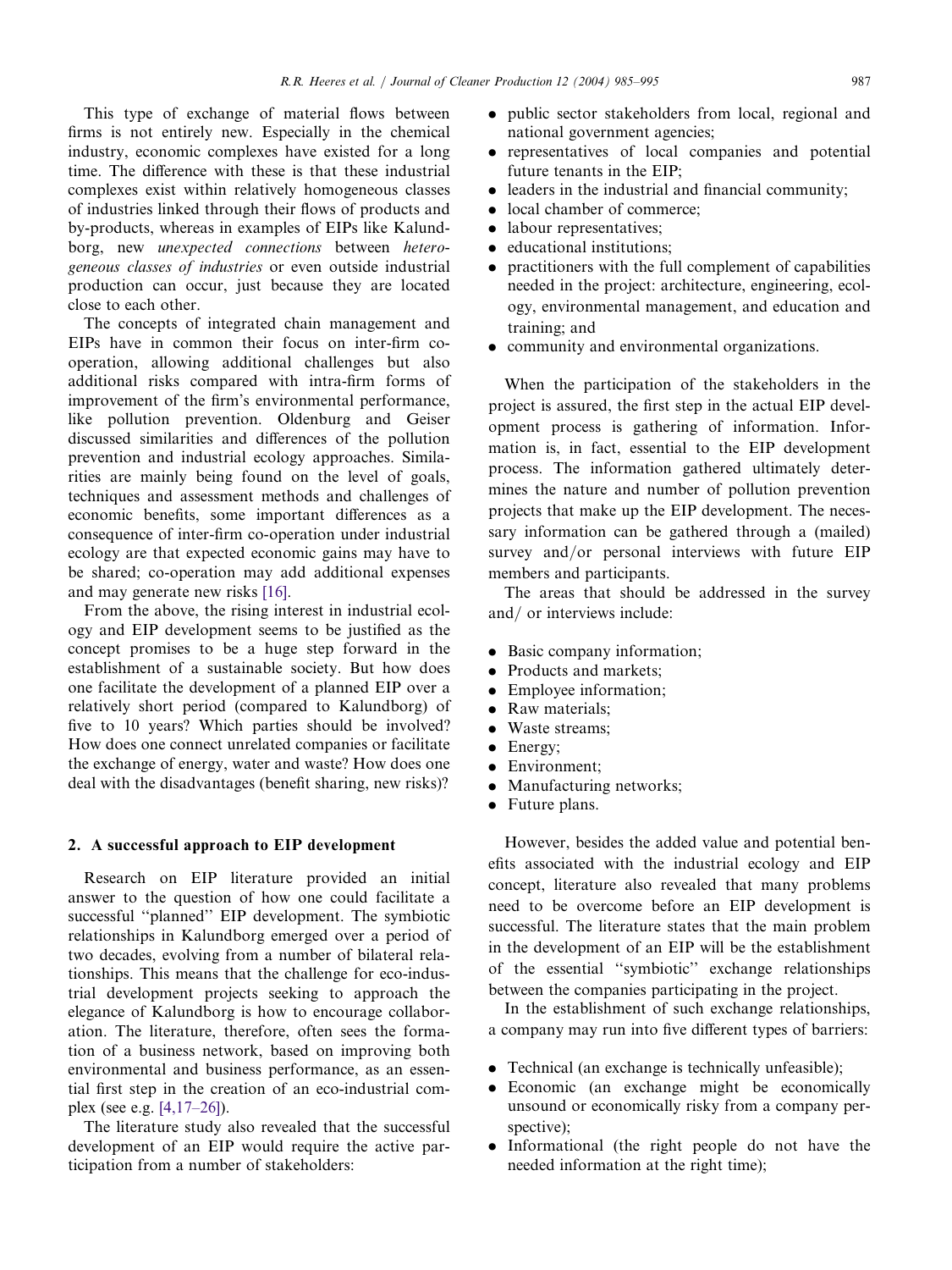- . Organizational (the intended exchange might not fit in the current corporate organizational structure); and
- . Regulatory/legal (caused by the jungle of environmental laws and regulations).

### 3. Research methods

After studying the available EIP literature and generating the first factors essential to successful EIP development, the next steps in the EIP comparison project were undertaken.

In the selection of US and Dutch EIP development initiatives, two out of the three Dutch EIP projects ultimately selected were chosen simply because they are the oldest, most developed projects, and therefore, function as an example to all other EIP development projects in the Netherlands. These projects are the INdustrial Eco-System project (INES) and the Rietvelden/Vutter (RiVu) sustainable revitalization project. The third project, the Moerdijk EIP project was chosen as a representative for all other Dutch EIP initiatives that are in earlier stages of development [\[27–29\].](#page-10-0)

The three American EIP projects selected were randomly chosen from a group of four projects, which were assigned the status of a demonstration project by the Presidents Council of Sustainable Development (PCSD) in 1994. The three US projects that were selected are: Fairfield (Baltimore), the Brownsville Regional Industrial Symbiosis Project in the Brownsville region and the Cape Charles Sustainable Technologies Industrial Park (STIP) in the town of Cape Charles [\[30–34\].](#page-10-0)

In the collection of information on the six selected EIP projects, relevant information was gathered through a study of project plans, newspaper articles and on-site interviews with key personnel involved in their development.

### 4. Results of the case studies

Table 2 presents the most important general features of the six EIP cases studied. The data reveal that four out of the six projects are Brownfield redevelopment

Table 2 Important situational features of the selected EIP projects

programs. This means that an existing industrial park is redeveloped into an EIP. The Cape Charles STIP is the only Greenfield development reviewed. The Brownsville Regional Industrial Symbiosis project is neither of the above, because it is a so-called virtual EIP (VEIP) development. This means that the companies participating in the project are not necessarily located in a single industrial park, but are likely to be located throughout the whole Brownsville region.

Each of the six selected EIP cases, presented in Table 2, is in a different stage of development. The INES and Cape Charles STIP projects are by far the most developed of the six EIP projects studied in this research. In both the INES and Cape Charles cases, the initial planning stages have been completed and both projects are now about to enter into their realization phase. The realization of the first building in the Cape Charles STIP has already started and is about to be completed. In the case of the INES project, the realization of the industrial waste heat exchange infrastructure is to be completed by the year 2000.

The Moerdijk EIP project, on the other hand, is by far the least developed project researched in this study, since the project was only initiated in the beginning of 1998. The Moerdijk EIP project is still in an early phase of project development and a definite project organization structure has yet to be designed. The three other EIP projects studied for this research, RiVu, Brownsville and Fairfield, are all in a stage of development between those of the INES/Cape Charles and Moerdijk projects.

[Table 3](#page-4-0) gives the estimated realization costs for each of the six EIP projects studied. The realization cost estimates given in [Table 3](#page-4-0) are taken from financial figures presented in various official project publications. An estimate for the Moerdijk project is not given in [Table 3](#page-4-0) due to the early development stage of the project. For the same reason, the realization cost estimate given for the RiVu case only comprises the finances needed for project planning and not those needed for actual project realization (building the EIP). The RiVu sustainable revitalization project organization is still working on the EIP project mix. Further the Brownsville figure only comprises the development cost of the

| Case study  | <b>INES</b> | RiVu            | Moerdijk   | Fairfield  | Brownsville regional<br>IS | Cape Charles STIP |
|-------------|-------------|-----------------|------------|------------|----------------------------|-------------------|
| Location    | Rotterdam   | Den Bosch       | Moerdijk   | Baltimore  | Brownsville                | Cape Charles      |
| Initiated   | 1994        | 1996            | 1998       | 1994       | 1994                       | 1994              |
| Type of EIP | Brownfield  | Brownfield      | Brownfield | Brownfield | Virtual EIP                | Greenfield        |
| Established | $\sim$      | 1950s and 1960s | 1967/1968  | $\pm 1920$ |                            |                   |
| Size (ha)   | >3000       | 290             | 2600       | 508        | Brownsville region         | 232               |
| Companies   | $\pm 80$    | $\pm 200$       | $+200$     | $\pm 60$   | 34                         | Unknown           |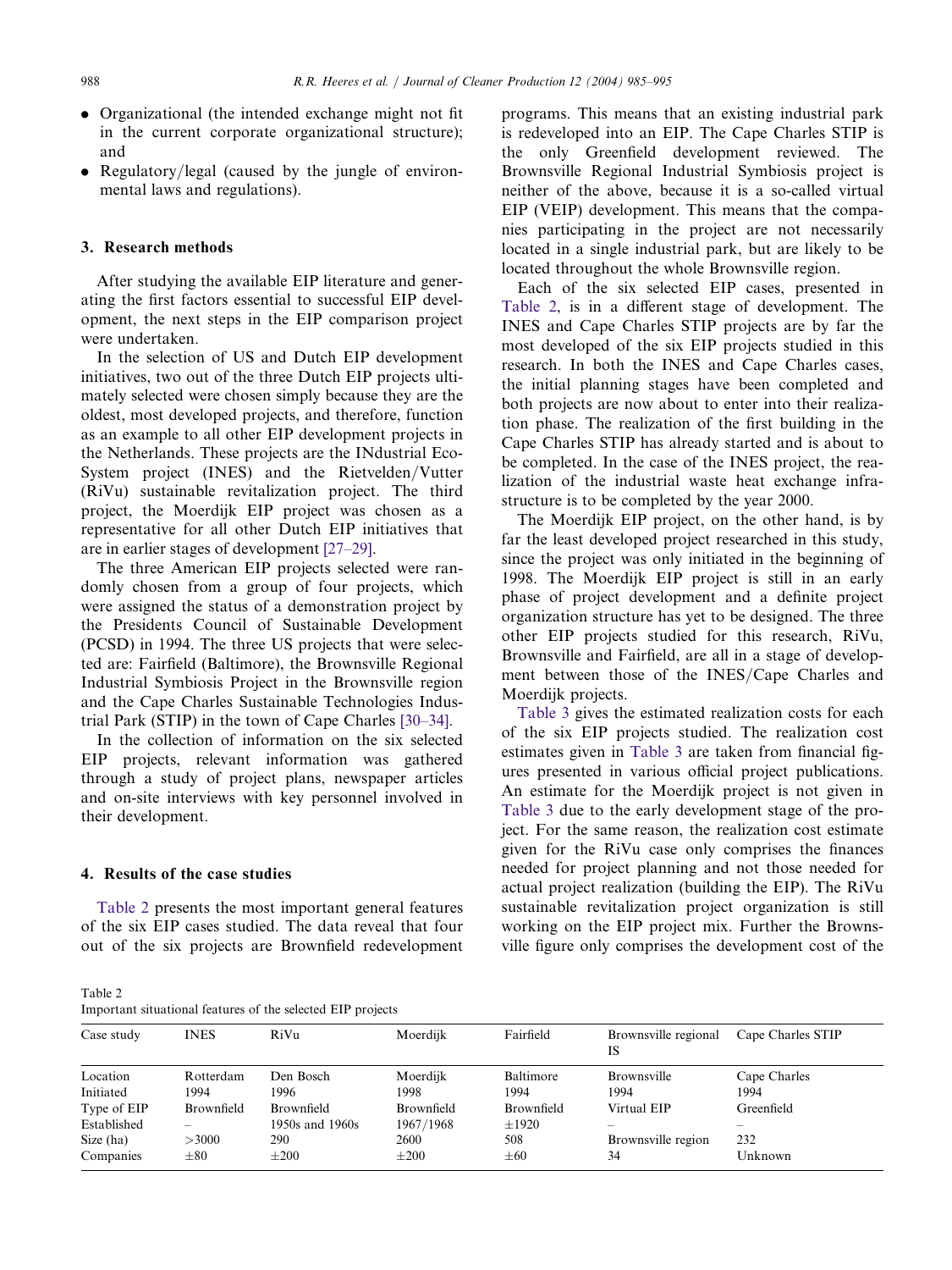<span id="page-4-0"></span>Table 3 Estimates of project realization costs and economic and environmental benefits

| Project            | <b>Realization</b> costs                          | Economic benefit                               | Environmental benefit                                                                                                                                     |
|--------------------|---------------------------------------------------|------------------------------------------------|-----------------------------------------------------------------------------------------------------------------------------------------------------------|
| <b>INES</b>        | $>$ US\$ 100 million                              | $>$ US\$ 16 million/year                       | 157.6 $MW_{th}$ energy<br>152.2 M $Nm3$ gas/year<br>272.5 ktons $CO2$<br>225.7 tons $NO_x$ , 158 MW<br>waste heat, and additional<br>reduced resource use |
| RiVu               | US\$ $100,000$ (planning)                         | Unknown                                        | Unknown                                                                                                                                                   |
| Moerdijk           | Unknown                                           | Unknown                                        | Unknown                                                                                                                                                   |
| Fairfield          | $\pm$ US\$ 62 Million (original<br>project plans) | A minimum of 2500 jobs<br>in the next 10 years | Unknown                                                                                                                                                   |
| <b>Brownsville</b> | US\$ 250,000 (computer<br>program development)    | Unknown                                        | Unknown                                                                                                                                                   |
| Cape Charles       | $\pm$ US\$ 7.5 million                            | 395 direct jobs                                | Unknown                                                                                                                                                   |

computer program that is capable of identifying possible waste exchange between companies in the Brownsville region.

Besides an estimate on the realization costs, Table 3 also gives an estimate of the economic and environmental benefits of each project insofar such estimates were incorporated in the various plans and publications studied.

In order to compare the six cases to each other, and with the ''ideal'' development process established through the literature study, the cases were studied in terms of the six aspects mentioned below:

- 1. History and location of EIP;
- 2. Stakeholder involvement and project organization structure;
- 3. Planned EIP development (development vision);
- 4. Economic and environmental impact of the project;
- 5. Results (established EIP development up till now, what has been realized?);
- 6. Factors essential to project success and/or failure.

Further, in order to select the most successful of the six EIP cases studied each case was quantified for each of the six aspects. Points ranging from 1 to 6 were given for each aspect on which the projects were compared. The best project scored 6 points, the second best 5, third best 4, etc. So overall, a project could obtain a maximum score of 36 points. The results of this quantification are given in Table 4.

A low scoring for an aspect does not necessarily mean that the project failed on this aspect. A low scoring may, in fact, mean that the project was highly successful on that particular aspect, but that the same aspect had been addressed even more successfully in the other projects.

The quantified order presented in Table 4 is by no means definite since every project discussed is in a different stage of development and has its own specific weak and strong points. The presented sequence is based on the perceived development potential and current project development of the various projects studied. It is likely that when one compares the projects again after completion, the sequence may have changed dramatically.

# 5. Comparing US and Dutch EIP project results

The comparison between literature/theory and the Dutch and US ''planned'' EIP projects can be summarized in two tables. [Table 5](#page-5-0) compares the most important process and physical factors in the EIP

Table 4 The six EIP case studies quantified based on developed criteria

| Project      | Participation | Organization | Vision | Economy<br>environment | Result | <b>Success</b><br>or failure | Total score |
|--------------|---------------|--------------|--------|------------------------|--------|------------------------------|-------------|
| <b>INES</b>  |               | O            |        |                        |        | 5.5                          | 32.5        |
| Cape Charles |               |              |        |                        |        | 3.5                          | 23.5        |
| Moerdijk     |               |              |        | 1.5                    |        | 5.5                          | 20          |
| RiVu         |               |              | 3.5    | 1.5                    |        | 3.5                          | 17.5        |
| Brownsville  |               |              |        |                        |        |                              |             |
| Fairfield    |               |              | 3.5    |                        |        |                              | 9.5         |

–, quantification not possible due to the fact that the project plans have not reached the realization phase.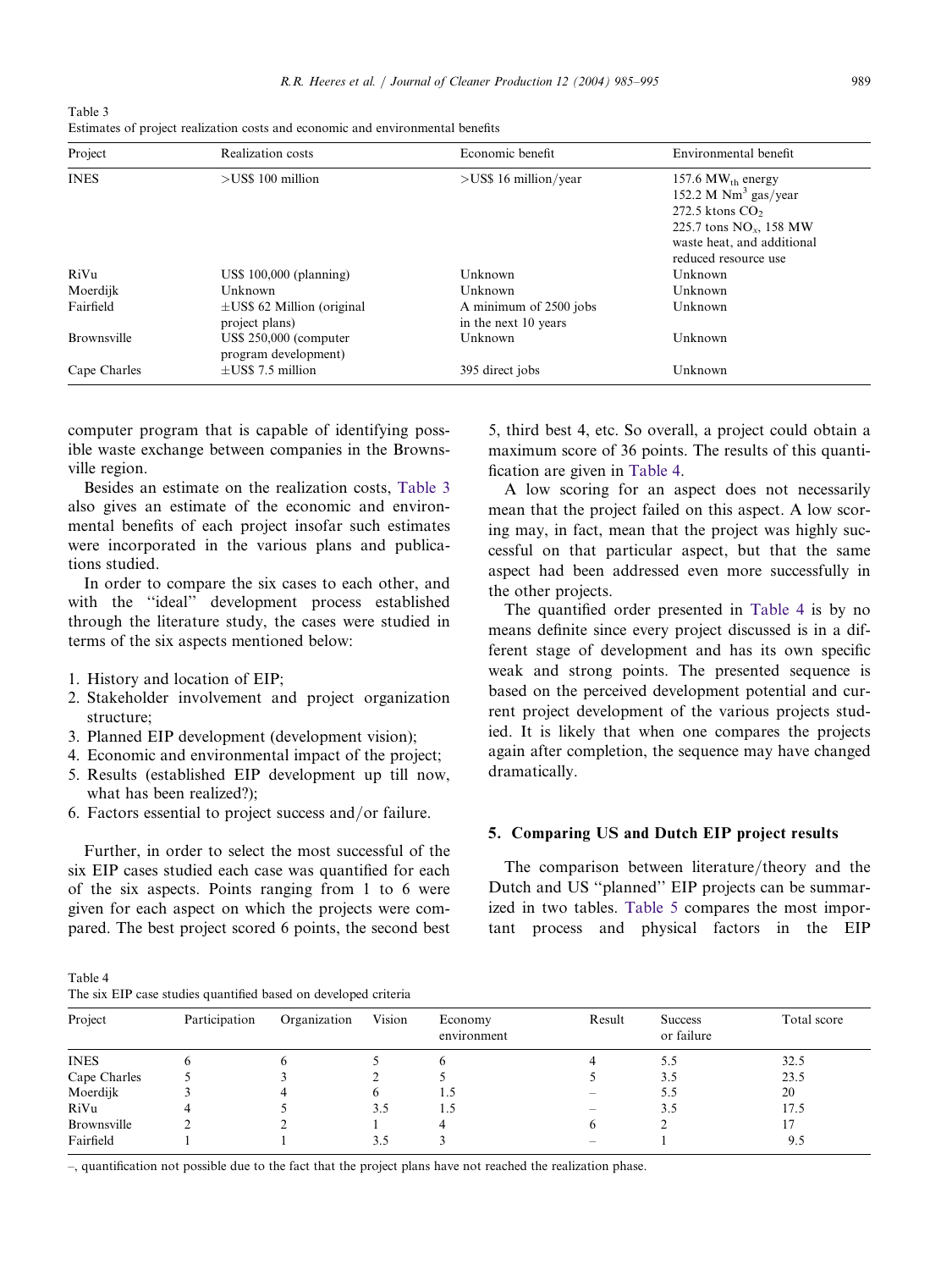#### <span id="page-5-0"></span>Table 5

The importance of various process and physical factors found in the literature and the Dutch and US case studies compared

|                                                    | Theory | NL     | US     |
|----------------------------------------------------|--------|--------|--------|
| Process factor                                     |        |        |        |
| EIP as an environmental project                    | $+++$  | $+++$  | $^{+}$ |
| EIP as an economic project                         | $+++$  | $+++$  | $+++$  |
| Involvement of local/regional government           | $++$   | $++$   | $+++$  |
| Involvement of national government                 | $++$   | $^{+}$ | $+++$  |
| Involvement of local entrepreneurs' association    |        | $+++$  |        |
| Involvement of local industry                      | $+++$  | $+++$  | $^{+}$ |
| Community involvement (residential)                | $+++$  |        | $+++$  |
| Anchor tenant                                      | $+++$  | $^+$   | $++$   |
| Local champion                                     | $+++$  | $^{+}$ | $^{+}$ |
| Physical factor                                    |        |        |        |
| Exchange infrastructure for wastes and by-products | $+++$  | $++$   | $++$   |
| Energy cascading and cogeneration                  | $+++$  | $+++$  | $^{+}$ |
| Water infrastructure                               | $+++$  | $++$   | $^{+}$ |
| Telecommunications infrastructure (site-wide)      | $+++$  | $^{+}$ | $++$   |
| Utility sharing                                    | $+++$  | $+++$  | $++$   |

development process discovered through the study of EIP literature and selected cases.

Table 6 presents information pertaining to the main stakeholder groups and their roles in the development process in each of the six selected projects. Table 6 is intended to give one a more detailed insight into the differences between the Dutch project approach on the one hand the US project approach on the other hand. Table 6 therefore pictures some of the differences between the process factors in the US and Dutch cases pictured in Table 5 in a more detailed manner.

The comparison between the six cases revealed, besides the differences between the individual cases,

Table 6 The stakeholders and their role in the EIP development process

some interesting differences between the Dutch and American cases in general.

# 5.1. Objectives

An important difference between the Dutch and American cases can be found in the project objectives. The first and most important objective in the American projects seems to be the creation of family wage jobs for the local population. The economic factor in the American projects reviewed is generally valued as more important than the environmental factor.

However, an exception to the above can be found in the Cape Charles STIP development. Although the

| Stakeholders    | <b>INES</b>              | RiVu                            | Moerdijk     | Fairfield                | Brownsville regional IS | Cape Charles STIP |
|-----------------|--------------------------|---------------------------------|--------------|--------------------------|-------------------------|-------------------|
| Government      |                          |                                 |              |                          |                         |                   |
| Local           | F                        | I.P.F                           | M,A          | I, M, P, F               | I, M, P, F              | I, M, P, F        |
| Regional        | F                        | I, P, F                         | I, P, F      | F                        | F                       | I, P, F           |
| National        | F,C                      | $\mathcal{C}$                   | $\mathsf{C}$ | F,C                      | F,C                     | F,C               |
| Chamber of      | $\overline{\phantom{0}}$ | I, P                            |              |                          |                         |                   |
| commerce        |                          |                                 |              |                          |                         |                   |
| Companies       | A,F                      | A, F                            | A,F          | $[{\rm F}]$              | [F]                     | $[{\rm F}]$       |
| Entrepreneurs'  | I, M, P                  | I, M, P                         | I, P         | $\overline{\phantom{0}}$ |                         |                   |
| association     |                          |                                 |              |                          |                         |                   |
| Educational     | C                        |                                 |              | $\mathcal{C}$            | A, C                    | A, C              |
| institutions    |                          |                                 |              |                          |                         |                   |
| Consultant      | $\mathcal{C}$            | $\mathbf C$                     |              |                          | A, C                    |                   |
| agencies        |                          |                                 |              |                          |                         |                   |
| <b>NGOs</b>     |                          |                                 |              |                          |                         |                   |
| Labour          | $\overline{\phantom{0}}$ | $\hspace{0.1mm}-\hspace{0.1mm}$ |              | $\mathcal{C}$            |                         | A, C              |
| Environmental   |                          |                                 |              |                          |                         | A, C              |
| Local residents |                          |                                 |              | A, C                     |                         | A, C              |

I, project initiator/commissioner; M, project manager; P, member of the planning group; A, active participant in project development (not financial); F, provides/provided funds to the project; C, consultant to the project;  $-$ , is not a stakeholder in the project concerned; [], the stakeholder was supposed to take up the role but has not done so yet.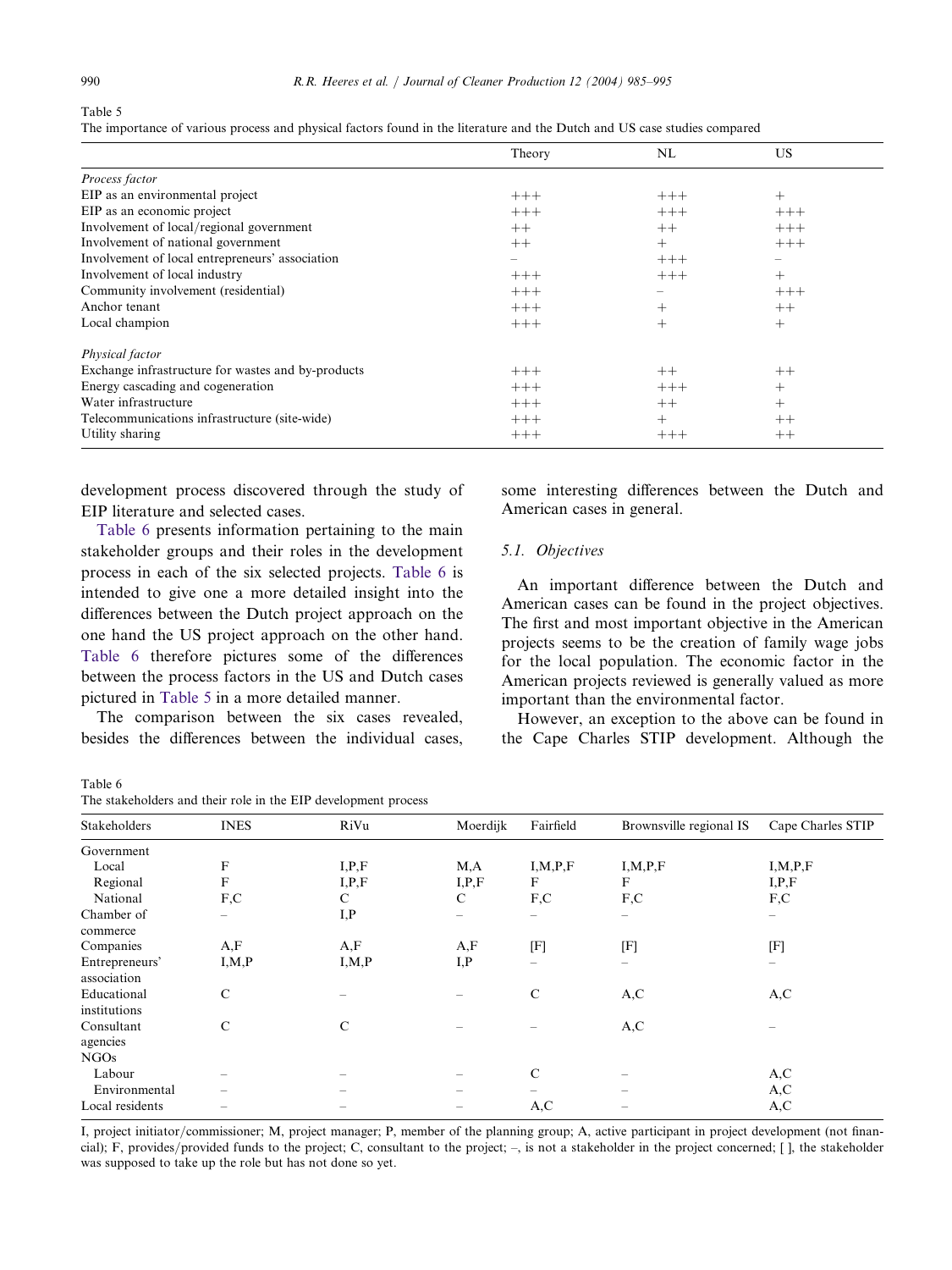economic factor was the most important factor in initiating the project, the environmental factor is treated equal to the economic factor. Economic growth is only desired when this does not adversely affect the natural amenities of Northampton County, Virginia.

In the Dutch cases however the projects are, in general, initiated for both economic and environmental reasons. All the Dutch projects were initiated in hopes of improving business economics and the environmental performance, of participating companies, at the same time. In Dutch cases reviewed, the environmental and economic aspects of the project seem to be equally important.

# 5.2. Initiator

In the Netherlands, the local entrepreneurs'/employers' association is often, on behalf of its member companies, the initiator of the project. The local entrepreneurs'/employers' association, in turn, closely coordinates its actions with local and regional government. The important role of the entrepreneurs'/ employers' association in the overall project organization also insures the active participation of its member industries (see also [Table 6](#page-5-0)). The individual companies that are represented in the local entrepreneurs'/employers' association usually contribute their vision and ideas on the project through the various project groups established by the overall EIP project organization.

The local and/or regional government on the other hand initiates the US cases, in order to improve the local/regional economy. Local industry remains, in general, more passive throughout the course of the project compared to their Dutch counterpart. Maybe this difference can be explained by the fact that Dutch industry often has more experience with governmentindustry project participation [\[35\]](#page-10-0). US companies also seem to have more distrust towards the motives and actions of the government.

## 5.3. Public participation

The participation level of the local community (residential) and NGO's in the development of the various US cases seems to be very high compared to that in the Dutch cases (see [Table 6](#page-5-0)). In fact, the US project management often stimulates community involvement in project development. People are encouraged to present their vision and ideas on EIP development. This community involvement usually takes place in the form of so-called ''planning and design charettes''.

The above level of community participation is unknown in the Dutch cases discussed. The community is not encouraged to give its opinion and ideas on the EIP that is to be developed. The development process is usually limited to the companies and direct stakeholders involved in the EIP project supplemented by consulting agencies and/or educational institutions.

# 5.4. Financing

The financial participation of companies in the EIP development process is more developed in the Dutch cases studied. This difference in financial participation might be explained through the fact that American industries are more passive in the development of plans for the intended EIP. This also means that the local/ regional government and other parties interested in the project bear the cost of the planning process in the US.

In the Dutch cases reviewed, companies on the one hand, and government and other participants on the other hand, each seems to be responsible for 50% of the planning costs. Companies often contribute their 50% in the cost through the supply of personnel and other equipment. However, the cost needed for the realization of the planned EIP developments, both in the Netherlands and the US, are to be provided by the companies, who stand to gain from the implementation of the planned exchanges (except for the part that is covered by subsidies).

# 5.5. Local champions

A significant difference between the cases discussed and the literature studied is the absence of anchor tenants and local champions in the cases reviewed. At first sight, there seems to be no difference between the US and Dutch EIP cases here, because both the anchor tenant and local champion are absent in the US and Dutch projects reviewed. However, in the Dutch cases, the roles of anchor tenant and local champion remain vacant simply because there is no need for a company to fulfil such a role. One could even state that, in the Dutch cases reviewed, the local entrepreneurs'/employers' association takes up the role normally assigned to a local champion.

In case of the INES project, the role of local champion and anchor tenant remained purposely unidentified to avoid the idea of favouritism among companies since the majority of participating companies would be suitable for one or both of the tasks. Anchor tenants and local champions also have not been identified in the RiVu and Moerdijk cases. In the Moerdijk case, most companies could fulfil one or both roles while in the RiVu case a company that could fulfil the role of anchor tenant is hard to find. In both the RiVu and Moerdijk cases, a company willing to fulfil these roles has not (yet) come forward, but at the same time is not really missed.

However, in two of the three US cases reviewed the absence of a local champion and anchor tenant in the EIP development is felt. In both Fairfield and the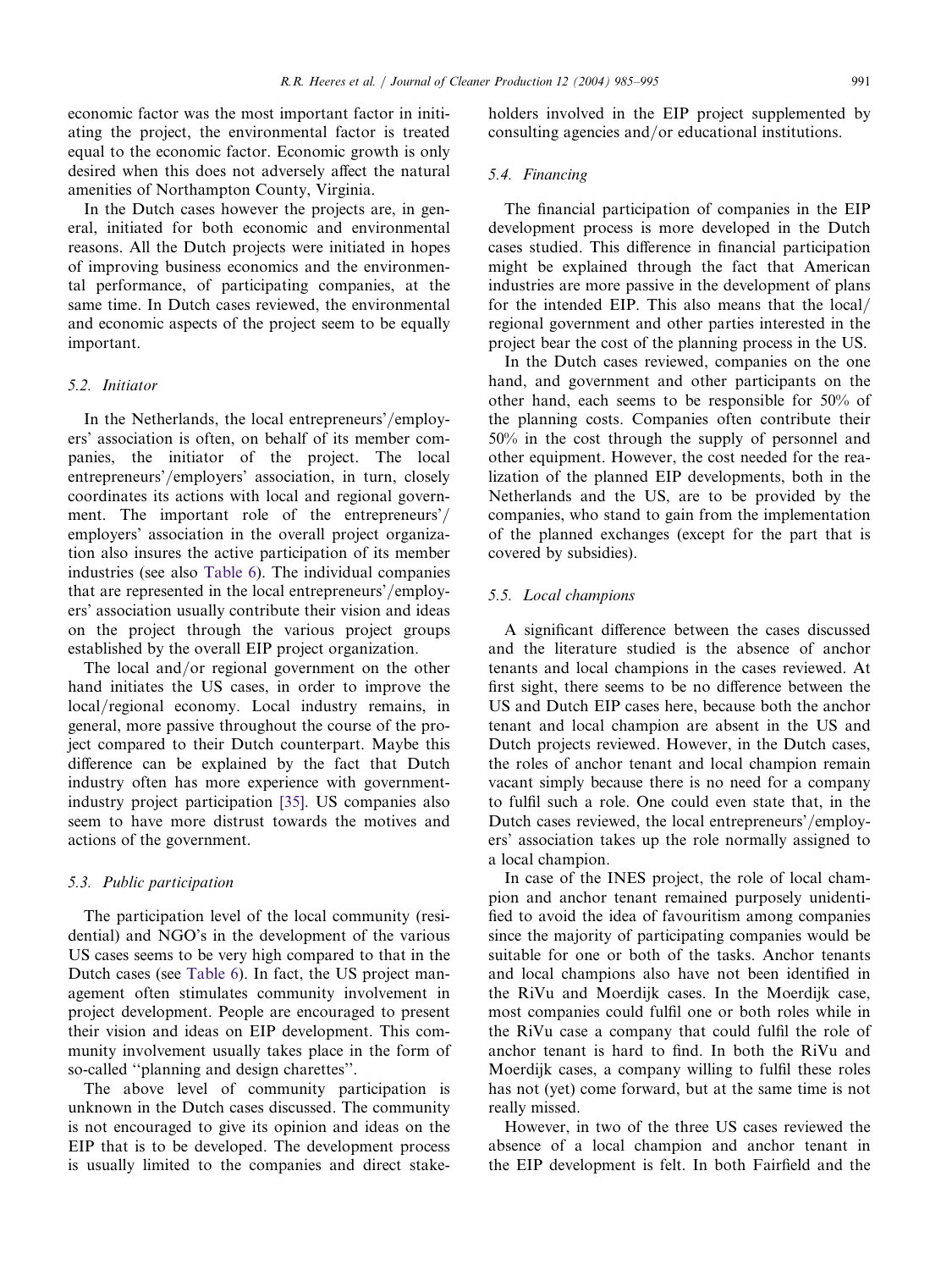Brownsville Regional Industrial Symbiosis projects, a company would be welcome that stimulates other companies to participate or that functions as a central node in the exchange network. In Cape Charles, the role of local champion is more or less fulfilled by the Sustainable Technologies Industrial Park Authority (established by the Town of Cape Charles, Northampton County, National Oceanic and Atmospheric Administration and the Virginia Coastal Program).

# 5.6. Material exchanges

From [Table 5](#page-5-0) one could also conclude that the establishment of materials and by-product exchanges, energy cascading and water infrastructures in practice, are not the most important features of an (initial) EIP development. Although, from theory one could easily get the impression that the establishment of such "physical" energy, water and material and by-product exchanges are an essential element of the initial EIP development process.

In practice, the initial EIP development of the Dutch cases discussed focused on the establishment of pollution prevention projects with a utility sharing character. A reason for the development of such projects is found in the fact that such projects are perceived as low risk projects with a potentially substantial economic and environmental benefit. When these projects prove to be a success, companies often become more enthusiastic about further EIP development and become more willing to invest in projects with a greater economic risk and benefit.

A perfect example of such a development can be found in the INES project in which an energy and waste heat exchange project was later included. Prospects for the establishment of physical exchange relationships are also promising in the Moerdijk EIP project whereas the prospects for such projects seem to be limited in the RiVu sustainable revitalization project due to the mix of companies located on the terrain. In the RiVu case, the companies located on the terrain simply do not have the needed financial resources or wastes suitable for the establishment of such exchanges.

In at least two of the three US cases reviewed (Fairfield and Brownsville), however, the project was immediately focused on the establishment of physical energy, water and material waste exchanges. In Fairfield, this focus was later adjusted somewhat since a majority of the companies located in Fairfield did not want to participate in such projects. They did not want to participate in such projects because the financial risks and the risk to business continuity were too big. The Brownsville project had only one project focus from the beginning, the exchange of wastes between

companies in the Brownsville region, and it is therefore, a somewhat limited EIP project.

# 6. Why have Dutch EIP projects been more successful?

From the six comparison elements between the individual projects mentioned above, it was concluded that the Dutch EIP projects are more successful in their initial development than the US cases. However, this is not a solid conclusion since it was based on the perceived development potential and current project development of the projects reviewed (see also [Table 4\)](#page-4-0).

Since all projects are still in early phases of development and none of the projects reviewed has (yet) been implemented, sufficient data to make a definite evaluation of project success are unavailable. However, it was possible to identify some factors that contributed to the current success or problems/failure of the EIP development projects studied. These factors essential to the current success or problems/failure of the project are summarized in [Table 7.](#page-8-0)

Looking at [Table 7](#page-8-0), one sees that the initial success of the Dutch projects in general can be attributed to two factors, which are connected to each other. Firstly, the active participation of companies to the project is important. A majority of the companies located in the project area are willing to invest time, money and other resources in the development of an EIP. Companies decide by themselves whether they wish to participate in the projects, that are to be developed under ''the EIP umbrella''. Overall, this means that companies contribute to those projects that stand to significantly improve their own environmental and economic performance.

Secondly, the presence of an entrepreneurs'/employers' association in the industrial park is relevant. This association proves to be an effective platform to educate and inform companies of the potential benefits that can be achieved through the establishment of an EIP. The association also functions as a much needed communication platform between the companies themselves and provides company management and staff with important ''social'' contacts (see Kalundborg).

Therefore, it should be no surprise that in the Cape Charles project, the most successful of the US projects reviewed, the active participation of local residents in co-operation with that of the local and regional government is an important factor in the success of the project.

Additional factors that contribute to the success of an EIP project can be found in the Moerdijk and INES cases. In case of the Moerdijk EIP project, an additional factor for success could be the fact that there are already some energy, waste and material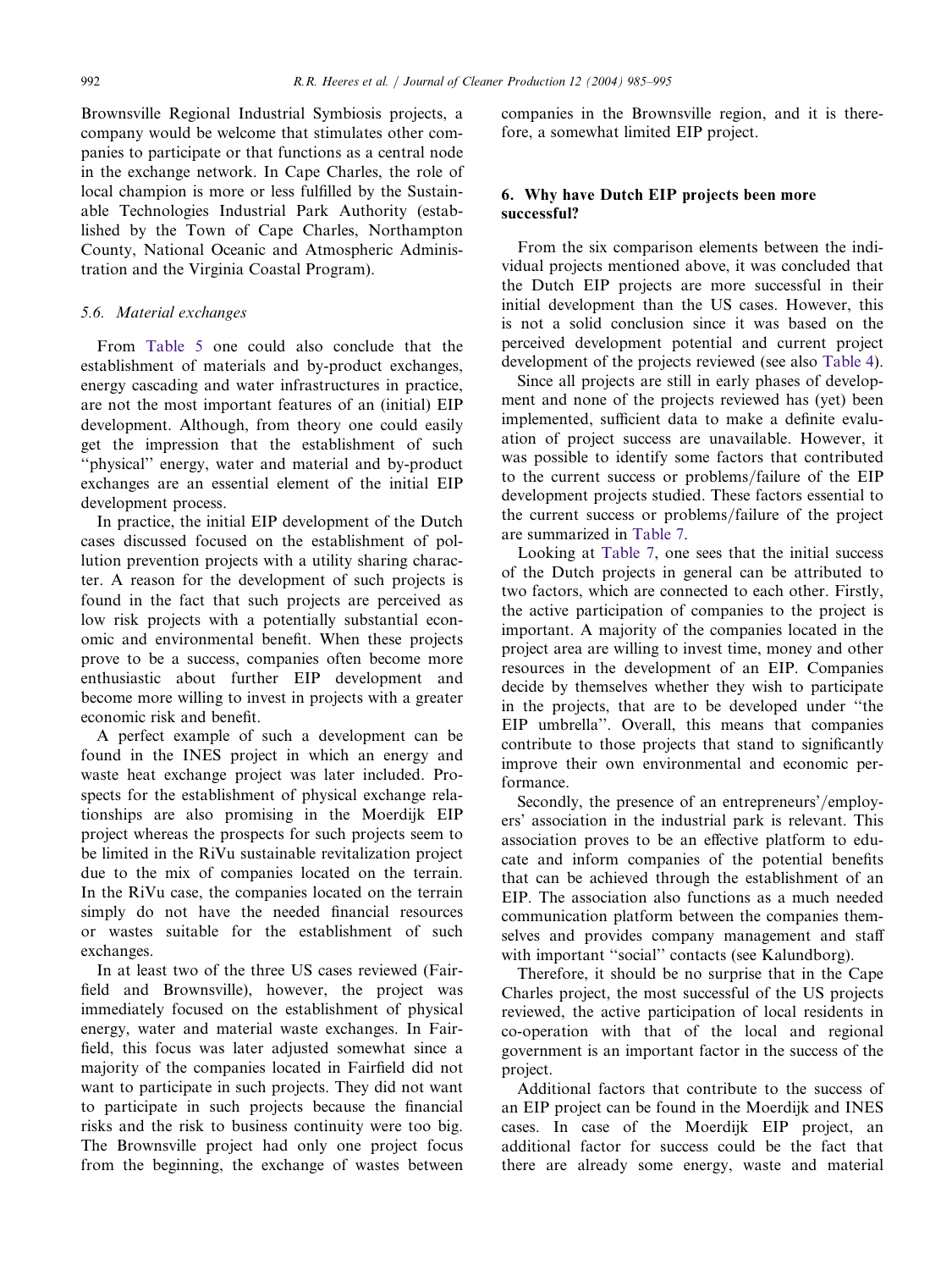<span id="page-8-0"></span>Table 7 Factors essential to the success or failure of the six cases reviewed

| Project      | Factors essential to project success                                                                        | Factors causing problems or failure                                                                                                                          |
|--------------|-------------------------------------------------------------------------------------------------------------|--------------------------------------------------------------------------------------------------------------------------------------------------------------|
| <b>INES</b>  | Active participation of companies,<br>environmental management network,<br>Europoort Employers' Association |                                                                                                                                                              |
| RiVu         | Active participation of companies,<br>Entrepreneurs Association RiVu                                        | Few large, financially strong companies,<br>differences of opinion regarding rezoning<br>of the RiVu industrial park                                         |
| Moerdijk     | Active participation of companies, existing<br>exchange relationships, entrepreneurs<br>association         | Relatively large distance between companies                                                                                                                  |
| Fairfield    |                                                                                                             | Baltimore and state politics, lack of company<br>interest, absence of an entrepreneurs association<br>that represents all Fairfield industries/<br>companies |
| Brownsville  |                                                                                                             | Lack of finances needed to improve the<br>computer program used to identify possible<br>exchange relationships, lack of company interest                     |
| Cape Charles | Active participation of local residents,<br>co-operation between town and county                            | The attraction of industry to Cape Charles,<br>The location terms demanded from candidate<br>companies                                                       |

exchanges among various chemical companies and between these companies and the local power plant. The environmental and economic benefits of these exchanges could prove to be strong incentives for other companies located on the Moerdijk industrial park to search for exchange possibilities of their own.

The additional success factor in the INES case is provided through the presence of the BIM-Network<sup>1</sup> in the project organization structure. This network was taken from a previous project of the Europoort Employers' Association, concerning the implementation of environmental management systems in member companies, and now functions as an important communications platform among the various companies participating in the INES project.

Although the reasons for project success seem to be fairly uniform, the reasons causing problems or failure in project development seem to be more diverse in nature. The reason most frequently presented in Table 7 however is also the deadliest; lack of company interest for the project. Lack of company interest is deadly to the project because ultimately it is the company that will have to invest and work with the designed and planned exchange infrastructure.

Active company participation in the project is the most important element for success because ultimately companies themselves need to implement the EIP plans made. In both the Fairfield and Brownsville cases, the majority of companies located in the project area did not want to invest in the establishment of the planned/ discovered EIP exchange relationships with other companies located in their vicinity. They did not want to invest in such exchange relationships because they deemed them to be financially risky and because of their distrust towards the (local) government which helped to establish the EIP plans.

The project approach taken by local politicians in the Fairfield case did not help convince industries to participate in the project as well. Baltimore and Maryland state politicians mainly considered the project as a job creation initiative and not as an economic program designed to help the economic and environmental performance of the companies involved. In order to make the project a success, however, this political approach will have to shift more towards active involvement of the participating companies.

In order to make companies actively participate in an EIP project, one will have to convince companies of the economic and environmental improvements that are to be gained in the realization the planned EIP. In order to do this, one could point out the successful developments elsewhere or organize a conference at which one invites representatives of companies currently participating in a successful EIP project.

The reason the Dutch EIP projects seems to be more successful might also be attributed to the fact that their development process seems to follow a, relatively smooth, fixed pattern. The use of this ''fixed'' pattern can be ascribed to the fact that all Dutch cases discussed are based on the ''Kalundborg EIP model'' (collocation, waste exchange). The American cases, on the

<sup>1</sup> BIM-Network is a communications platform formed, in the course of the EBB BIM-project, by a cluster of Industries located in the Europoort–Botlek region. The companies represented in this network kept each other informed about their progress and problems in the implementation of pollution prevention and environmental management systems.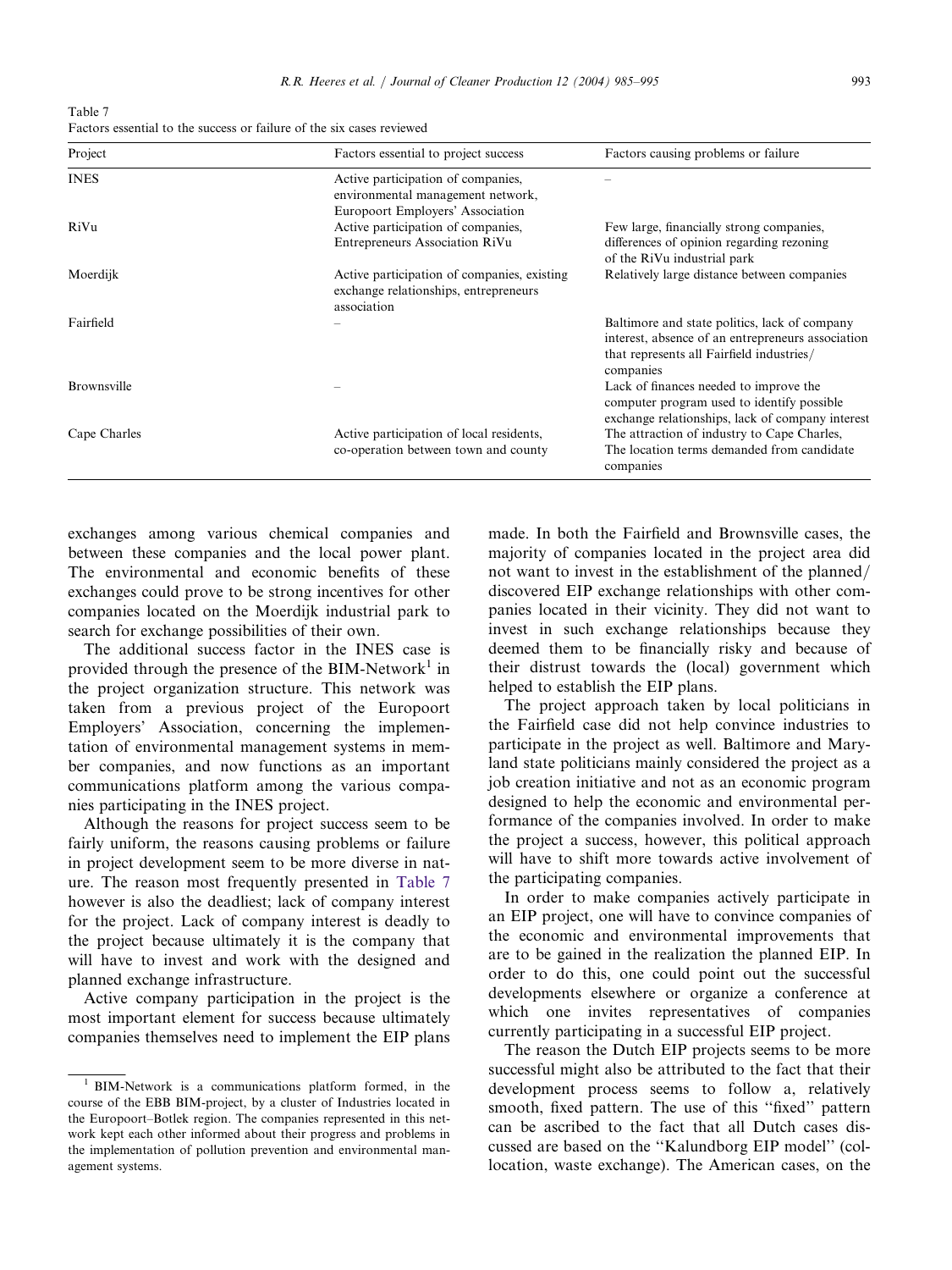<span id="page-9-0"></span>other hand, each have their own, more unique, development vision and process.

# 7. Industrial ecology as extended pollution prevention?

Pollution prevention utility sharing (like combined treatment of waste water or combined cogeneration of heat and power) proved, as shown in Section 5.6, to be easier to implement than material exchanges. From a skeptical point of view, one might state that in practice industrial ecology tends to be a form of extended pollution prevention.

Oldenburg and Geiser have suggested bridging the divergent perspectives of pollution prevention and industrial ecology. Pollution prevention might be more effective if the focus included regional networks of firms like advocated in industrial ecology. Industrial ecology should, in their view, also consider recycling and ''take back'' of products and waste: ''indeed industrial ecologists also offer limited consideration of waste treatment and disposal practices. If industrial ecology schemes are to be made compatible with pollution prevention programs, industrial ecology should de-emphasize the current concept of firms made interdependent by linking waste streams and input needs'' [\[16\].](#page-10-0)

In the light of the results of this study, this turns out to be an interesting observation. Additional disadvantages and risks of linking waste outputs to nearby input needs seem to be an important reason for a focus in practice on utility sharing. For utility sharing disadvantages of inter-firm co-operation (expected economic gains may need to be shared, co-operation may add additional expenses and may generate new risks like uncertain supplies) may be less than for material exchanges. Seen from this perspective, extended pollution prevention may very well be an indispensable first step in the direction of establishing industrial networks, where effluents of one process serve as the raw materials for other processes.

One should bear in mind that the company experts needed for identification of material exchange options are the same experts applying pollution prevention and environmental management system activities within the firm (see also Note 1).

# 8. Concluding remarks: lessons learned

From these points, one can identify those which one should keep in mind when developing an EIP.

First and foremost, one should assure active company/industry participation in the planning stages of the project. Company participation in the project should be assured through the involvement of the local

entrepreneurs'/employers' association or through an active recruitment procedure by the project initiator.

Second, the costs of EIP planning should not be solely carried by the government. Companies should also be financially committed to the planning phases. This will also enhance company commitment in the realization phases of the project.

Furthermore, the initial focus of the EIP project should not be on the establishment of physical energy, water, and material waste exchanges but on the establishment of utility sharing projects. The project should initially be focused on such projects because these projects, compared to the physical waste exchange projects, require relatively small economic investments while at the same time they offer a possibility for a reasonable economic and environmental benefit. When such projects are deemed successful, companies will be more eager to explore the possibilities for the establishment of more symbiotic energy, water and waste exchanges.

This research shows that planned EIP development, like "natural" EIP development, is a long-term process. In order to stimulate development, it is important to focus on the establishment of low cost, high benefit utility sharing projects and ''simple'' exchanges.

Finally, when the project is well established—that is when companies are fully aware of the benefits that are to be gained—the development can move along to the more company-specific and economically challenging projects, although the projects should always render an economic as well as environmental benefits.

Industrial ecology and EIP development are still promising steps towards a more sustainable society. The current "successful" development of the various EIP pilot projects initiated all over the world could come a long way in establishing a new international standard in industry development. The cases function as examples and help motivate other companies to follow their example. An ongoing international comparison of EIP projects could further help stimulate governments and companies to initiate EIP development projects.

## References

- [1] Allenby BR, Richards DJ. The greening of industrial ecosystems. Washington (DC): National Academy Press; 1994.
- [2] Cosgriff Dunn B, Steinemann A. Industrial ecology for sustainable communities. Journal of Environmental Planning and Management 1998;41(16):661–72.
- [3] Frosch RA. Industrial ecology; adapting technology for a sustainable world. Environment 1995;37(10):16–24, 34–7.
- [4] Martin S, et al. Eco-industrial parks: a case study and analysis of economic, environmental, technical and regulatory issues. Executive summary. Prepared for Office of Policy, Planning, and Evaluation. Washington (DC): US EPA; 1996.